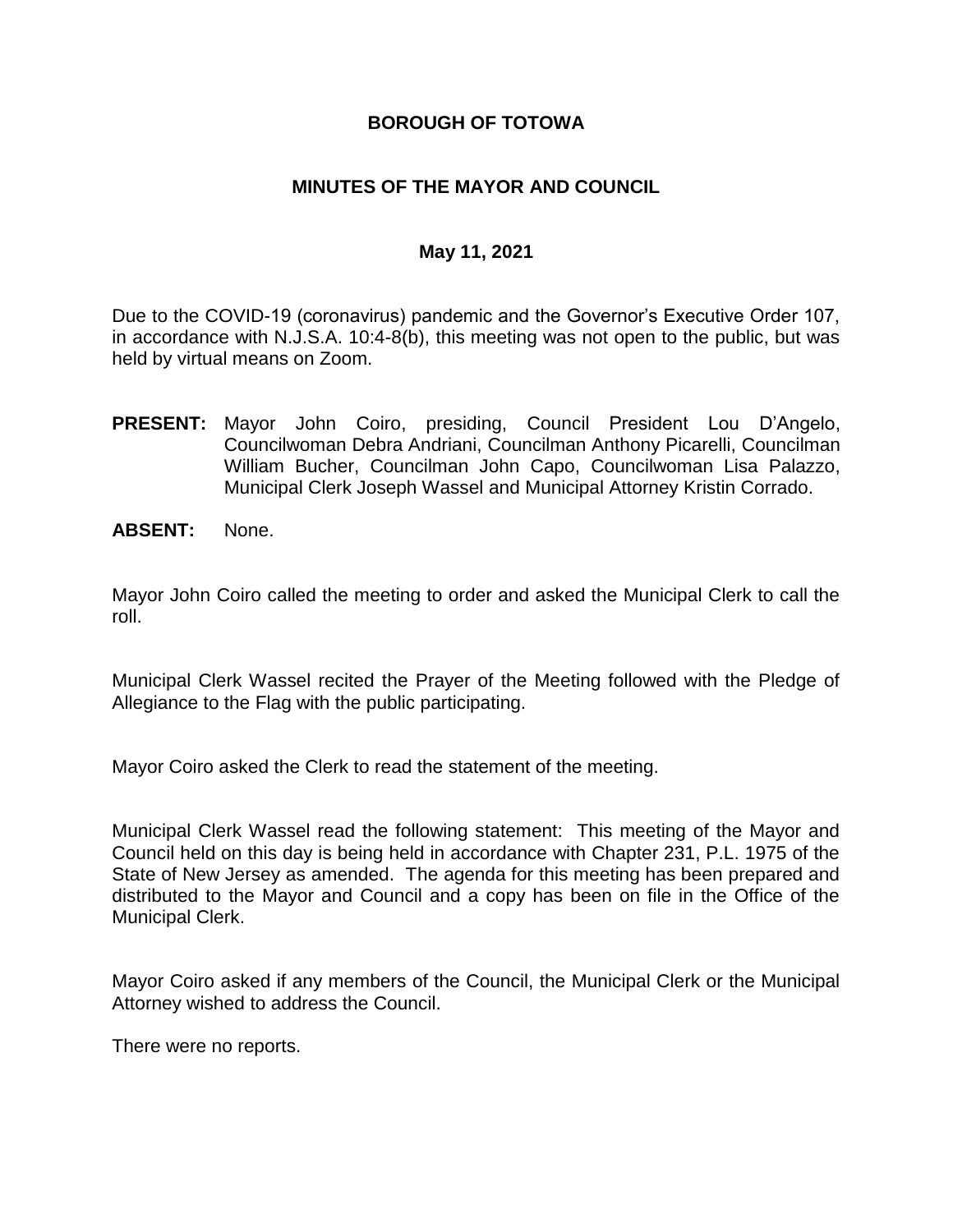Mayor Coiro asked if any citizens watching via Zoom wished to be heard on any matter.

## CITIZENS HEARD:

There were no citizens who wished to be heard and Mayor Coiro announced that we have not received any emailed questions or comments.

There was a motion by Councilman D'Angelo, seconded by Councilwoman Andriani to approve the Minutes of the Mayor and Council for the meeting of April 27, 2021. On roll call vote, all members of the Council present voted in the affirmative.

## COMMITTEE ON FINANCE:

There was a motion by Councilman Picarelli, seconded by Councilman D'Angelo to approve Resolution No. 2021-11 for the payment of bills. On roll call vote, all members of the Council present voted in the affirmative.

There was a motion by Councilman Picarelli, seconded by Councilman D'Angelo to adopt the following Resolution Authorizing Reimbursement For 2020 Street Lighting And Garbage Removal Costs To Falls Bridge Meadows Condominium Association Pursuant To The Municipal Services Act. On roll call vote, all members of the Council present voted in the affirmative.

## RESOLUTION NO. 56-2021

#### RESOLUTION AUTHORIZING REIMBURSEMENT FOR 2020 STREET LIGHTING AND GARBAGE REMOVAL COSTS TO FALLS BRIDGE MEADOWS CONDOMINIUM ASSOCIATION PURSUANT TO THE MUNICIPAL SERVICES ACT

WHEREAS, in accordance with New Jersey's Municipal Services Act, the Borough of Totowa is required to either perform certain specified services for qualified private communities or to reimburse these communities in accordance with the statute; and

WHEREAS, Falls Bridge is a residential town house and condominium community located in the Borough of Totowa within which all of the roads located throughout the development are private; and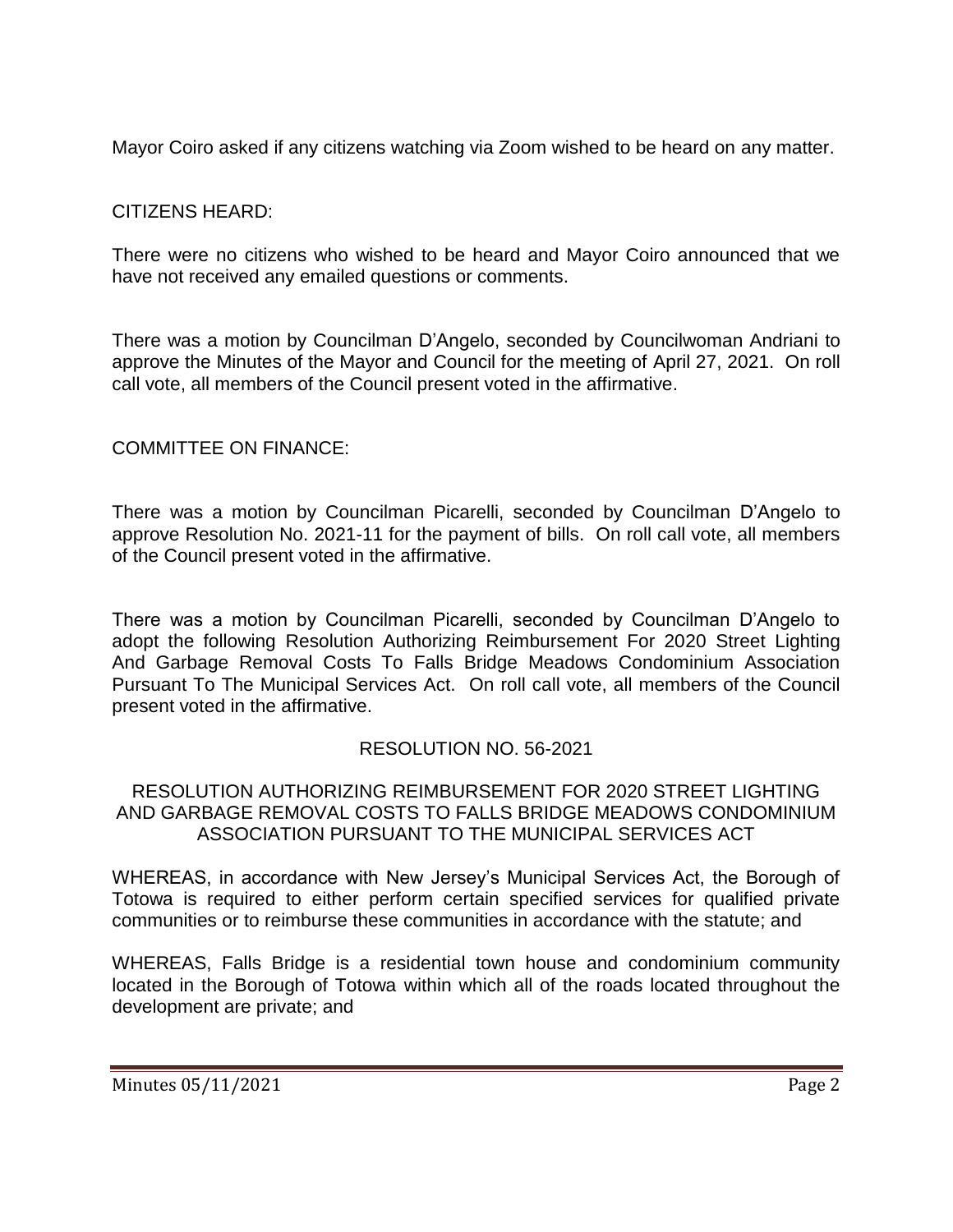WHEREAS, Falls Bridge Meadows Condominium Association is a not-for-profit entity that operates and administers the general affairs of this qualified private community as defined by N.J.S.A. 40:67-23.2; and

WHEREAS, the Mayor and Council of the Borough of Totowa desire to authorize payment to the Falls Bridge Meadows Condominium Association for costs incurred in 2020 for street lighting and garbage removal services in accordance with the provisions of the Municipal Services Act.

NOW, THEREFORE, BE IT RESOLVED, that the Mayor and Council of the Borough of Totowa do hereby authorize payment to the Falls Bridge Meadows Condominium Association for reimbursement of costs incurred in 2020 for street lighting and garbage removal services pursuant to the terms of the New Jersey Municipal Services Act.

COMMITTEE ON PUBLIC SAFETY:

Upon the recommendation of the Committee, there was a motion by Councilman D'Angelo, seconded by Councilman Capo to appoint Daniel A. Rinaldi as a Patrol Officer in the Borough of Totowa Police Department. On roll call vote, all members of the Council present voted in the affirmative.

### MAYOR'S APPOINTMENT

#### I, Mayor John Coiro, with the advice and consent of the Council do hereby appoint Daniel A. Rinaldi as a Patrol Officer in the Borough of Totowa Police Department effective with his swearing in on May 12, 2021.

There was a motion by Councilman D'Angelo, seconded by Councilman Capo to confirm the appointment. On roll call vote, all members of the Council present voted in the affirmative.

COMMITTEE ON PUBLIC WORKS:

There was no report.